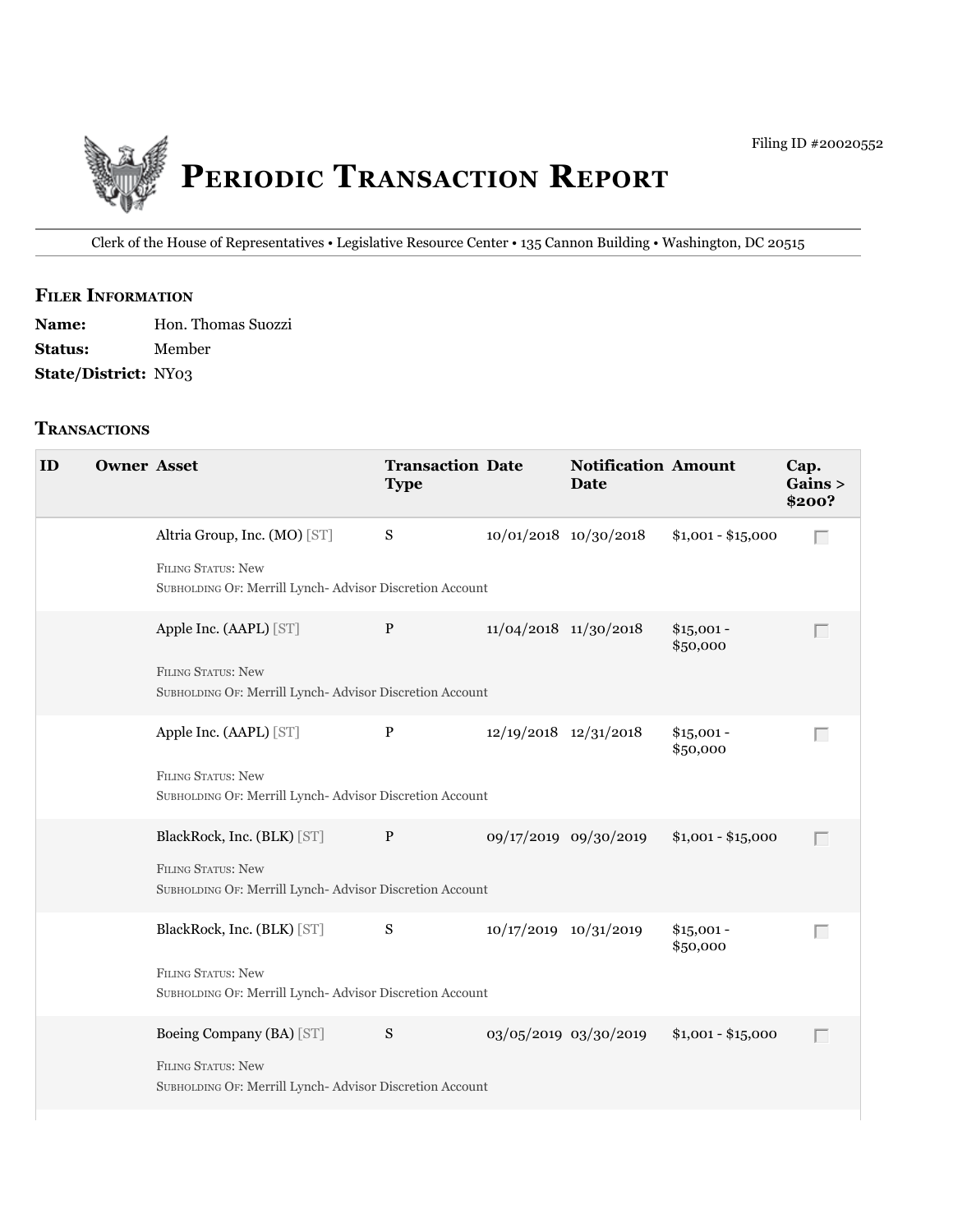| ID | <b>Owner Asset</b> |                                                                                                                            | <b>Transaction Date</b><br><b>Type</b> |                           | <b>Notification Amount</b><br>Date |                         | Cap.<br>Gains ><br>\$200? |
|----|--------------------|----------------------------------------------------------------------------------------------------------------------------|----------------------------------------|---------------------------|------------------------------------|-------------------------|---------------------------|
|    |                    | Boeing Company (BA) [ST]<br><b>FILING STATUS: New</b><br>SUBHOLDING OF: Merrill Lynch- Advisor Discretion Account          | P                                      |                           | $04/17/2018$ $04/30/2018$          | $$15,001 -$<br>\$50,000 | $\Box$                    |
|    |                    | Caterpillar, Inc. (CAT) [ST]<br><b>FILING STATUS: New</b><br>SUBHOLDING OF: Merrill Lynch- Advisor Discretion Account      | P                                      | 12/06/2017 12/31/2017     |                                    | $$1,001 - $15,000$      |                           |
|    |                    | Caterpillar, Inc. (CAT) [ST]<br><b>FILING STATUS: New</b><br>SUBHOLDING OF: Merrill Lynch-Advisor Discretion Account       | P                                      | 10/01/2018 10/31/2018     |                                    | $$15,001 -$<br>\$50,000 | Г                         |
|    |                    | Caterpillar, Inc. (CAT) [ST]<br><b>FILING STATUS: New</b><br>SUBHOLDING OF: Merrill Lynch- Advisor Discretion Account      | $\mathbf{P}$                           | 01/29/2019 01/31/2019     |                                    | $$15,001 -$<br>\$50,000 |                           |
|    |                    | Cisco Systems, Inc. (CSCO) [ST]<br><b>FILING STATUS: New</b><br>SUBHOLDING OF: Merrill Lynch-Advisor Discretion Account    | P                                      | 10/01/2018 10/31/2018     |                                    | $$1,001 - $15,000$      | Г                         |
|    |                    | Citigroup, Inc. (C) [ST]<br>FILING STATUS: New<br>SUBHOLDING OF: Merrill Lynch- Advisor Discretion Account                 | $\mathbf P$                            |                           | 10/01/2018 10/30/2018              | $$15,001 -$<br>\$50,000 |                           |
|    |                    | Control4 Corporation (CTRL) [ST] P<br>FILING STATUS: New<br>SUBHOLDING OF: Merrill Lynch-Advisor Discretion Account        |                                        |                           | 04/30/2018 04/30/2018              | $$1,001 - $15,000$      | $\mathbb{R}^n$            |
|    |                    | Control4 Corporation (CTRL) [ST] P<br>FILING STATUS: New<br>SUBHOLDING OF: Merrill Lynch- Advisor Discretion Account       |                                        |                           | 06/27/2018 06/30/2018              | $$1,001 - $15,000$      |                           |
|    |                    | Control4 Corporation (CTRL) [ST] P<br><b>FILING STATUS: New</b><br>SUBHOLDING OF: Merrill Lynch-Advisor Discretion Account |                                        | 10/02/2018 10/31/2018     |                                    | $$15,001 -$<br>\$50,000 | Г                         |
|    |                    | Control4 Corporation (CTRL) [ST] P<br>FILING STATUS: New                                                                   |                                        | $10/11/2018$ $10/31/2018$ |                                    | $$1,001 - $15,000$      |                           |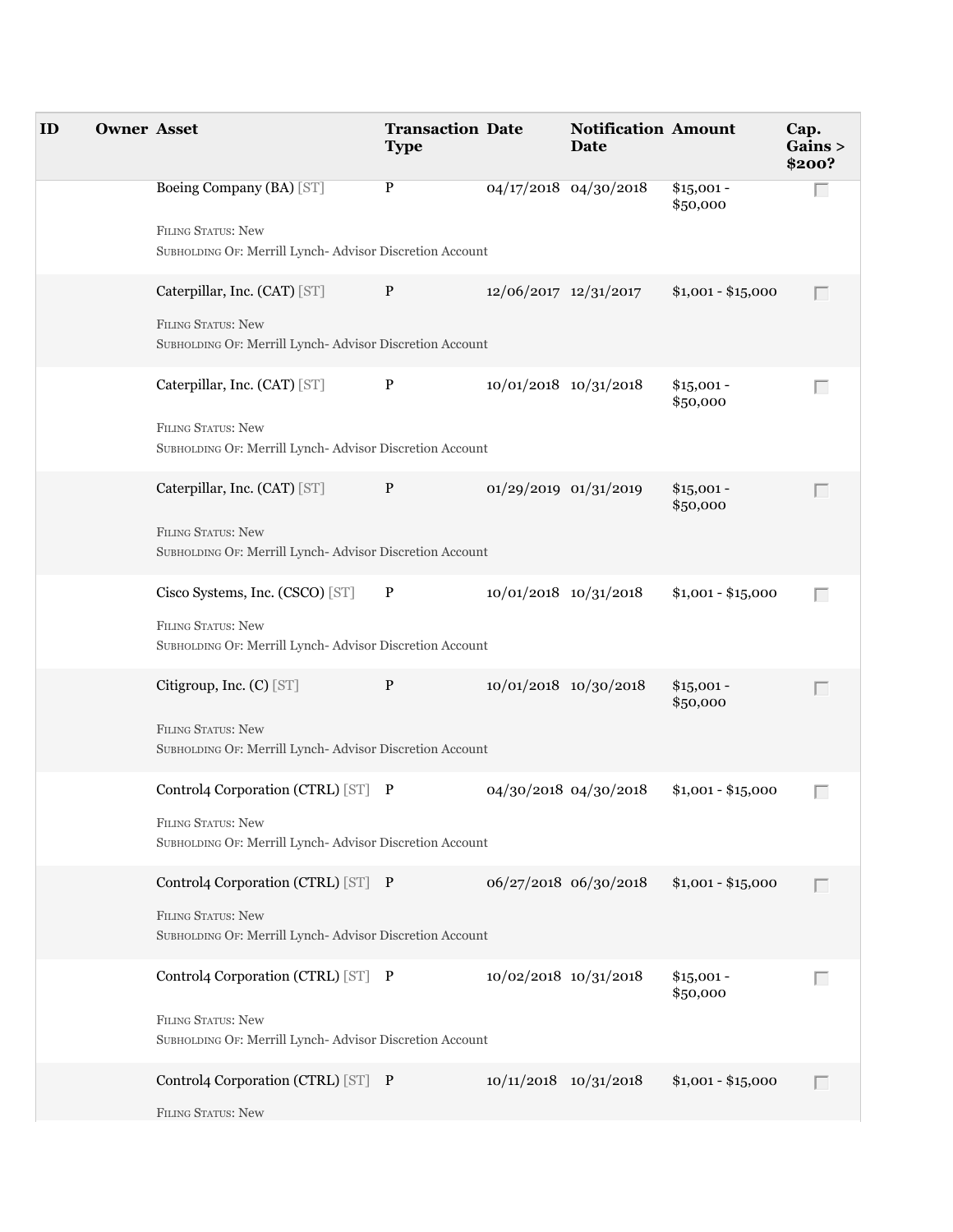| ID | <b>Owner Asset</b> |                                                                                                                                     | <b>Transaction Date</b><br><b>Type</b> |                           | <b>Notification Amount</b><br>Date |                         | Cap.<br>Gains ><br>\$200? |
|----|--------------------|-------------------------------------------------------------------------------------------------------------------------------------|----------------------------------------|---------------------------|------------------------------------|-------------------------|---------------------------|
|    |                    | SUBHOLDING OF: Merrill Lynch- Advisor Discretion Account                                                                            |                                        |                           |                                    |                         |                           |
|    |                    | Control4 Corporation (CTRL) [ST] P<br><b>FILING STATUS: New</b><br>SUBHOLDING OF: Merrill Lynch-Advisor Discretion Account          |                                        | $10/15/2018$ $10/31/2018$ |                                    | $$1,001 - $15,000$      | Г                         |
|    |                    | Control4 Corporation (CTRL) [ST] P<br><b>FILING STATUS: New</b><br>SUBHOLDING OF: Merrill Lynch- Advisor Discretion Account         |                                        | 01/08/2019 01/31/2019     |                                    | $$1,001 - $15,000$      |                           |
|    |                    | Control4 Corporation (CTRL) [ST] P<br><b>FILING STATUS: New</b><br>SUBHOLDING OF: Merrill Lynch-Advisor Discretion Account          |                                        | $10/01/2018$ $10/31/2018$ |                                    | $$15,001 -$<br>\$50,000 | Г                         |
|    |                    | Corning Incorporated (GLW) [ST] P<br><b>FILING STATUS: New</b><br>SUBHOLDING OF: Merrill Lynch- Advisor Discretion Account          |                                        | 07/29/2019 07/31/2019     |                                    | $$1,001 - $15,000$      |                           |
|    |                    | Corning Incorporated (GLW) [ST] P<br>FILING STATUS: New<br>SUBHOLDING OF: Merrill Lynch-Advisor Discretion Account                  |                                        | 07/30/2019 07/31/2019     |                                    | $$1,001 - $15,000$      | Г                         |
|    |                    | Corning Incorporated (GLW) [ST] P<br><b>FILING STATUS: New</b><br>SUBHOLDING OF: Merrill Lynch- Advisor Discretion Account          |                                        | 11/15/2019 11/30/2019     |                                    | $$1,001 - $15,000$      | Г                         |
|    |                    | DowDuPont Inc. (DWDP) [ST]<br><b>FILING STATUS: New</b><br>SUBHOLDING OF: Merrill Lynch- Advisor Discretion Account                 | P                                      | 03/05/2019 03/31/2019     |                                    | $$1,001 - $15,000$      |                           |
|    |                    | General Electric Company (GE)<br>[ST]<br><b>FILING STATUS: New</b><br>SUBHOLDING OF: National Securities-Advisor Discretion Account | P                                      |                           | 06/01/2021 06/30/2021              | $$15,001 -$<br>\$50,000 |                           |
|    |                    | General Electric Company (GE)<br>[ST]<br><b>FILING STATUS: New</b><br>SUBHOLDING OF: Merrill Lynch- Advisor Discretion Account      | S                                      | 05/08/2018 05/31/2018     |                                    | $$1,001 - $15,000$      | $\Box$                    |
|    |                    | Intel Corporation (INTC) [ST]                                                                                                       | P                                      | $10/01/2018$ $10/31/2018$ |                                    | $$15,001 -$             |                           |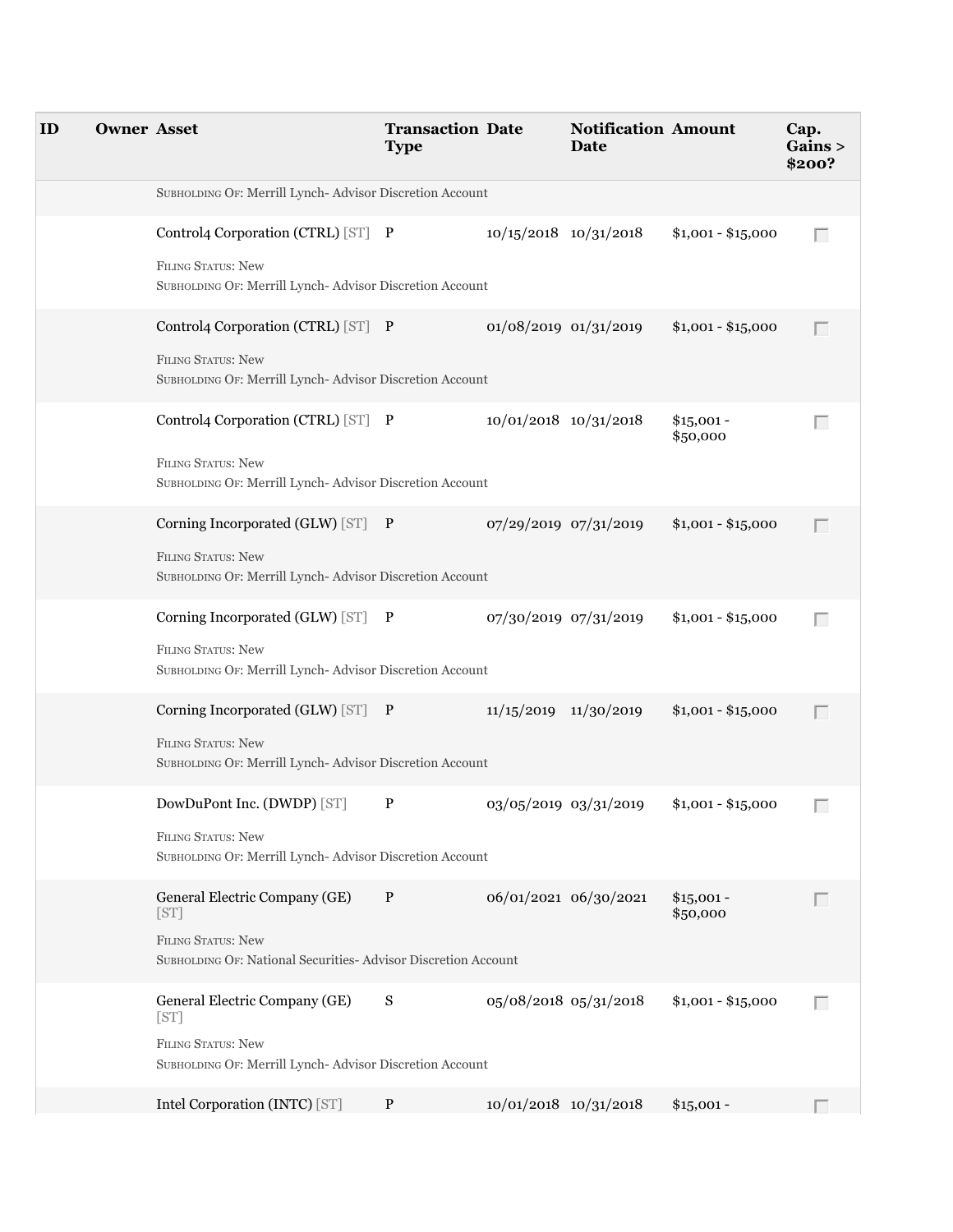| ID | <b>Owner Asset</b> |                                                                                                                                                              | <b>Transaction Date</b><br><b>Type</b> |                           | <b>Notification Amount</b><br>Date |                         | Cap.<br>Gains ><br>\$200? |
|----|--------------------|--------------------------------------------------------------------------------------------------------------------------------------------------------------|----------------------------------------|---------------------------|------------------------------------|-------------------------|---------------------------|
|    |                    | <b>FILING STATUS: New</b><br>SUBHOLDING OF: Merrill Lynch-Advisor Discretion Account                                                                         |                                        |                           |                                    | \$50,000                |                           |
|    |                    | <b>International Business Machines</b><br>Corporation (IBM) [ST]<br><b>FILING STATUS: New</b><br>SUBHOLDING OF: Merrill Lynch- Advisor Discretion Account    | S                                      |                           | 06/27/2018 06/30/2018              | $$1,001 - $15,000$      | $\Box$                    |
|    |                    | Superior Industries International, P<br>Inc. Common Stock (SUP) [ST]<br><b>FILING STATUS: New</b><br>SUBHOLDING OF: Merrill Lynch-Advisor Discretion Account |                                        | 09/05/2017 09/30/2017     |                                    | $$1,001 - $15,000$      | Г                         |
|    |                    | Verizon Communications Inc. (VZ) P<br>[ST]<br><b>FILING STATUS: New</b><br>SUBHOLDING OF: Merrill Lynch-Advisor Discretion Account                           |                                        |                           | 06/27/2018 06/30/2018              | $$1,001 - $15,000$      | $\Box$                    |
|    |                    | Verizon Communications Inc. (VZ) P<br>[ST]<br><b>FILING STATUS: New</b><br>SUBHOLDING OF: Merrill Lynch-Advisor Discretion Account                           |                                        | $10/01/2018$ $10/31/2018$ |                                    | $$1,001 - $15,000$      | $\Box$                    |
|    |                    | Waste Management, Inc. (WM)<br>[ST]<br><b>FILING STATUS: New</b><br>SUBHOLDING OF: Merrill Lynch-Advisor Discretion Account                                  | $\mathbf{P}$                           | $10/01/2018$ $10/31/2018$ |                                    | $$15,001 -$<br>\$50,000 | Г                         |

\* For the complete list of asset type abbreviations, please visit<https://fd.house.gov/reference/asset-type-codes.aspx>.

#### **aSSet claSS DetailS**

- $\bullet$ Merrill Lynch- Advisor Discretion Account Locarion: US LOCATION: US DESCRIPTION: Advisor Discretion Account under control of asset manager. Merrill Lynch- Advisor Discretion Account
- National Securities- Advisor Discretion Account

### **initial Public offeringS**

 $\degree$  Yes  $\degree$  No